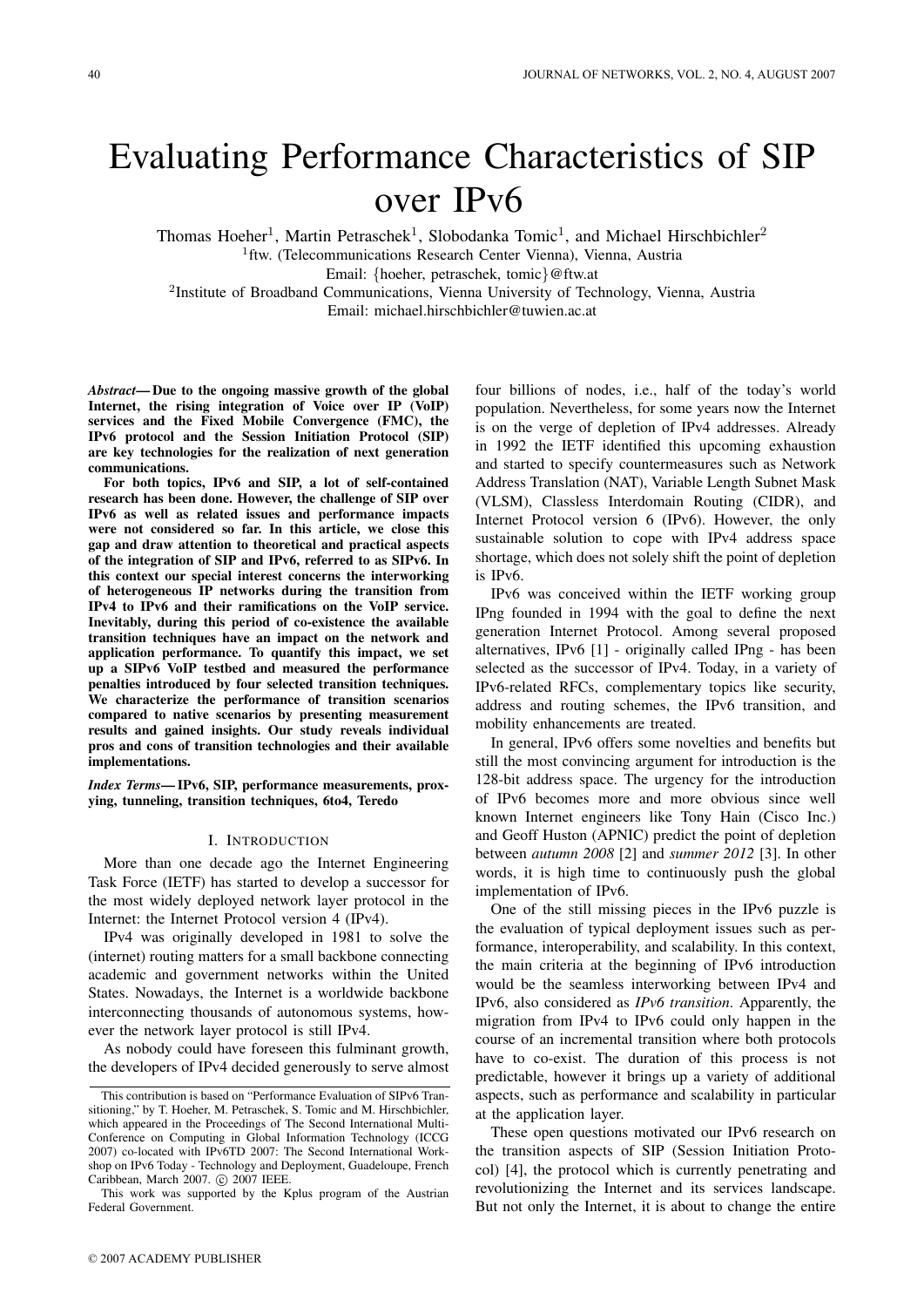telecommunications industry since it has become accepted as the signaling protocol-of-choice for services in the IP Multimedia Subsystem (IMS).

SIP, also known as rendezvous protocol, was primarily designed to signal multimedia-sessions. The most prominent use case is Voice over IP (VoIP), but SIP goes far beyond call initiation including services like location, presence and messaging. The underlying reason for the success of SIP is its simplicity, openness and versatility following the basic concepts of the Internet.

IPv6 and SIP are key technologies for the realization of the Next Generation Network (NGN). Motivated by this, we performed extensive studies on the joint performance aspects to draw conclusions for the implementation of SIPv6. Our studies conducted in a dedicated SIPv6 testbed include performance evaluation for different IPv6 and SIP interworking scenarios with the focus on the VoIPsignaling capability on SIP which is described within this article as well.

This article is organized as follows. Section II briefly considers the IPv6 transition aspects. The main characteristics of SIP are reviewed in Section III. The requirements for the IPv6 transition of the SIP service (SIPv6) and the investigated strategies are presented in Section IV and Section V, respectively. In section VI we describe the design concept of our testbed architecture. Performance results are discussed in Section VII. Section VIII concludes the article.

# II. IPV6

The introduction of IPv6 represents a challenge for the entire Internet industry. Several years ago hardware vendors have already started to equip their new appliances with both IPv4 and IPv6 protocol stacks. Since 2007 even the most popular operating systems are fully supporting and strongly recommending the use of IPv6. The broad support by the industry is mainly caused by the economic growth of Asia and its push to the Internet as well as the decision of DoD (Department of Defense, USA) in summer 2003 to migrate the Pentagon's network to IPv6 until 2008.

The emerging global trend towards IPv6 is lasting observably, however deployment issues especially concerning the required co-existence and interworking between IPv4 and IPv6 [5] hinders faster penetration. In this context, the buzzword *IPv6 transition* describes the incremental migration towards native IPv6. A time-frame for this process is today not foreseeable.

IETF has specified a variety of IPv6 transition technologies in order to tackle various use case scenarios in different transition stages. These technologies can be grouped into three categories [6]:

- (1) *Dual-Stack* Each IP-aware network device is equipped with a dual protocol stack, meaning IPv4- and IPv6-enabled.
- (2) *Tunnelling* To cross native IPv4-domains IPv6 traffic is encapsulated in IPv4 packets. Tunnels

are established between two endpoints either manually or automatically, depending on the chosen method (e.g. 6to4, Teredo, or static tunnels).

(3) *Translation* - On the edge between an IPv4 and an IPv6 domain one protocol must be translated into the other and vice versa. For this interconnection several approaches exist including direct translation (NAT-PT) or the termination of one IP-leg and the new initiation in the other domain (proxying).

As long as the core Internet and most of the provider networks remain native IPv4-enabled the only method to interconnect two IPv6 nodes is to tunnel the traffic. Nowadays, it is probably the most popular method to interconnect IPv6 islands. Dual-stack networks enhance flexibility and reachability, however the lack of IPv4 address is still present as each node ideally should serve both protocols. In corporate networks typically more than ninety percent of the deployed network infrastructure is already equipped with dual-stack capability. The use case for translation is currently not given as there are almost no networks or endpoints which only rely on native IPv6. However, a scenario with IPv6-only nodes will probably become real caused by the continuous growth of the Internet. The number of mobile devices being permanently connected to Internet has started to grow, but the space of available IPv4-address will be soon exhausted. Of course, there are several kludges deployed to shift the point of depletion, but with the ongoing growth their management will become increasingly complex. Once again the peerto-peer nature of the Internet is gaining more and more attention - in particular from the service providers - and this fact argues against the further use of intermediate solutions which only provide an extended IPv4 space.

## III. CHARACTERISTICS OF SIP

The Session Initiation Protocol (SIP) has been designed to signal multimedia- and multiparty-services. Considering VoIP, SIP is basically used for the initiation, modification and termination of call sessions. In general, a session is a virtual connection between two or more endpoints used to transport real-time media. For that purpose RTP (Real-time Transport Protocol) [7], the most popular protocol for the media transportation is used.

The classical SIP architecture (as depicted in Figure 1), also known as SIP trapezoid, includes the following components:

*User Agent (UA)* - describes the logical function of the terminal equipment. Depending on the role during the session, active or passive, a UA acts either as client (UAC) or server (UAS), respectively.

*(Out-/Inbound) Proxy Server* - routes SIP signaling information (proxy server). It typically integrates also the functionalities of *Registrar* and *Redirect Server*. The registrar associates the current terminal representation (IP-address) to the user's AoR (Address-of-Record) and stores this information in the location database.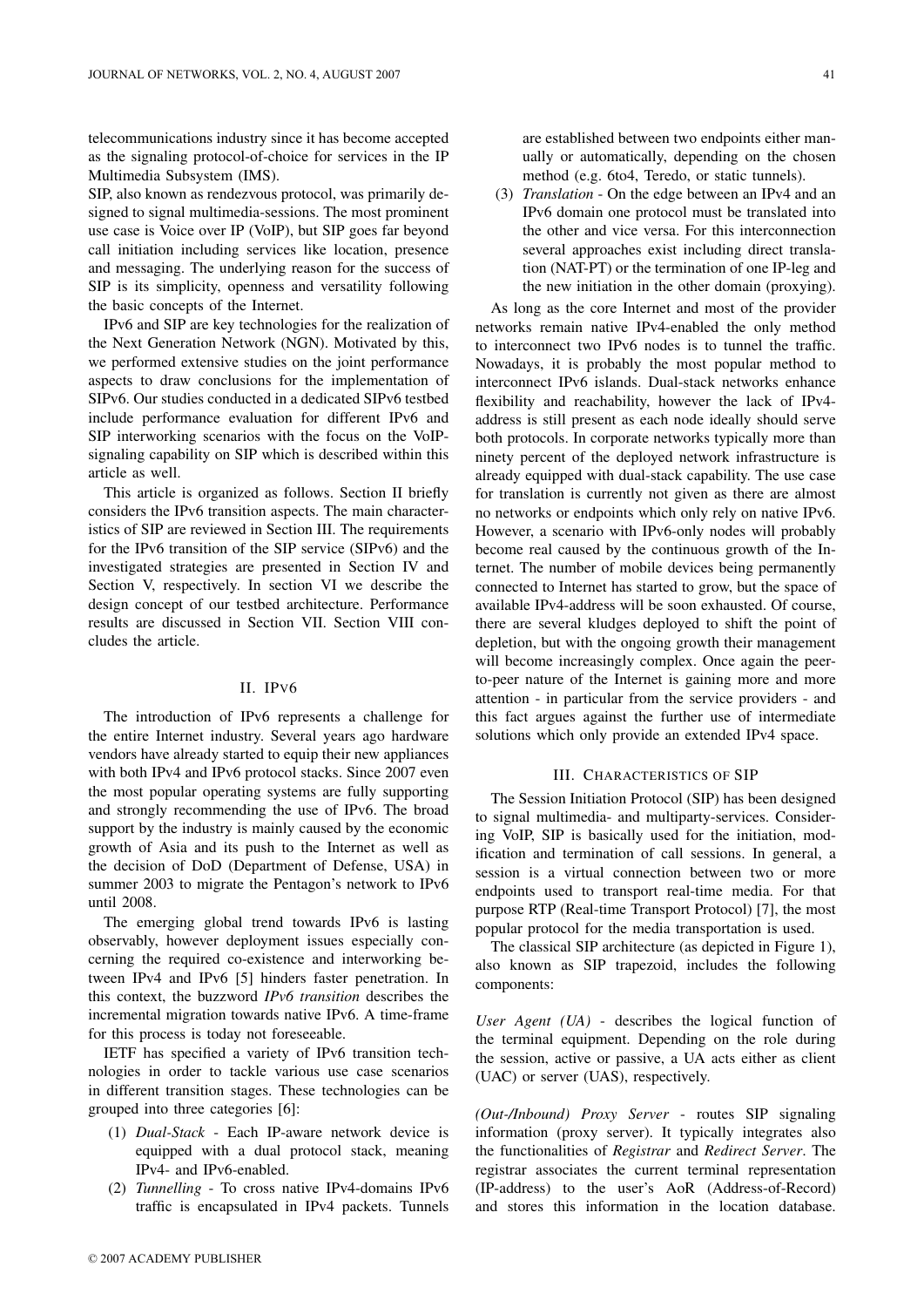

Figure 1. SIP trapezoid

Based on the registrar-function nomadicity for users, i.e., roaming can be provided. Functionally the redirect server acts as UAS which informs the calling party that the requested user is now reachable on the following SIP URI.

*DNS (Domain Name Service) Server* - maps domain names into IP-addresses and provides information about public domain-services. Relevant DNS-records for SIP and IPv6 are NAPTR (Network Authority Pointer), SRV (Service), A (IPv4 Address), and AAAA (IPv6 Address).

*Location Server (LS)* - keeps information about user location as provided during the registration process, in a database.

In order to understand SIP and its mode of operation it is necessary to consider the basic concepts of dialogue, transaction, and session.

The SIP dialogue uniquely identifies a temporary relation between two endpoints established during call setup and released after call completion. The term transaction is taken from HTTP (Hyper Text Transfer Protocol) and describes the common request/response process which can be used either inside or outside of an established SIP dialogue. Supplementary, the text-based coding as well as the header structure shows also strong similarities to HTTP. To conclude this part of definition, a session relates to transported media and its corresponding parameters. The setup of a media session happens synchronously with the initiation of the controlling SIP dialogue.

The basic functionality of SIP is built up on six methods (REGISTER, INVITE, ACK, BYE, OPTION, and CANCEL) where each of them triggers a transaction. In the course of a usual SIP call life cycle (shown in Figure 2) four of the mentioned methods play a decisive role. Once a user turns on her terminal equipment the user agent must register with its serving proxy server. For this purpose the method REGISTER is used to authenticate the user agent and to announce that the user is ready to

receive calls. The public availability of a user is provided by the proxy server which is the first point-of-contact when accessing a SIP domain. During the registering procedure the physical reachability (IP-address) is stored in LS so that the proxy server is able to route calls to the user's terminal equipment.

If both caller and callee are registered, the method IN-VITE can be used to setup a call. The required sequence for a successful call establishment is INVITE - 200 OK - ACK. During this message exchange the media session parameters including codec, IP-address, and port number are negotiated as well. ACK is also one of the six methods however it is a unidirectional request only used for confirmation. Once ACK is received the call is set up successfully and media is transported directly between both involved user endpoints. Note that basically all SIP messages coming after session negotiation can be sent directly without passing the proxy servers. To enforce that all signaling traffic traverse the participating proxy servers the *record route* functionality of SIP can be applied. To tear down a VoIP call a transaction is released by sending the terminating BYE method. Further details about SIP can be found in [4].

Information related to the call session (like media codec or used RTP ports) is typically carried in the Session Description Protocol (SDP) [8], in the SIP payload of the session establishment message (INVITE) and the subsequent acknowledgement (ACK).



Figure 2. SIP message flow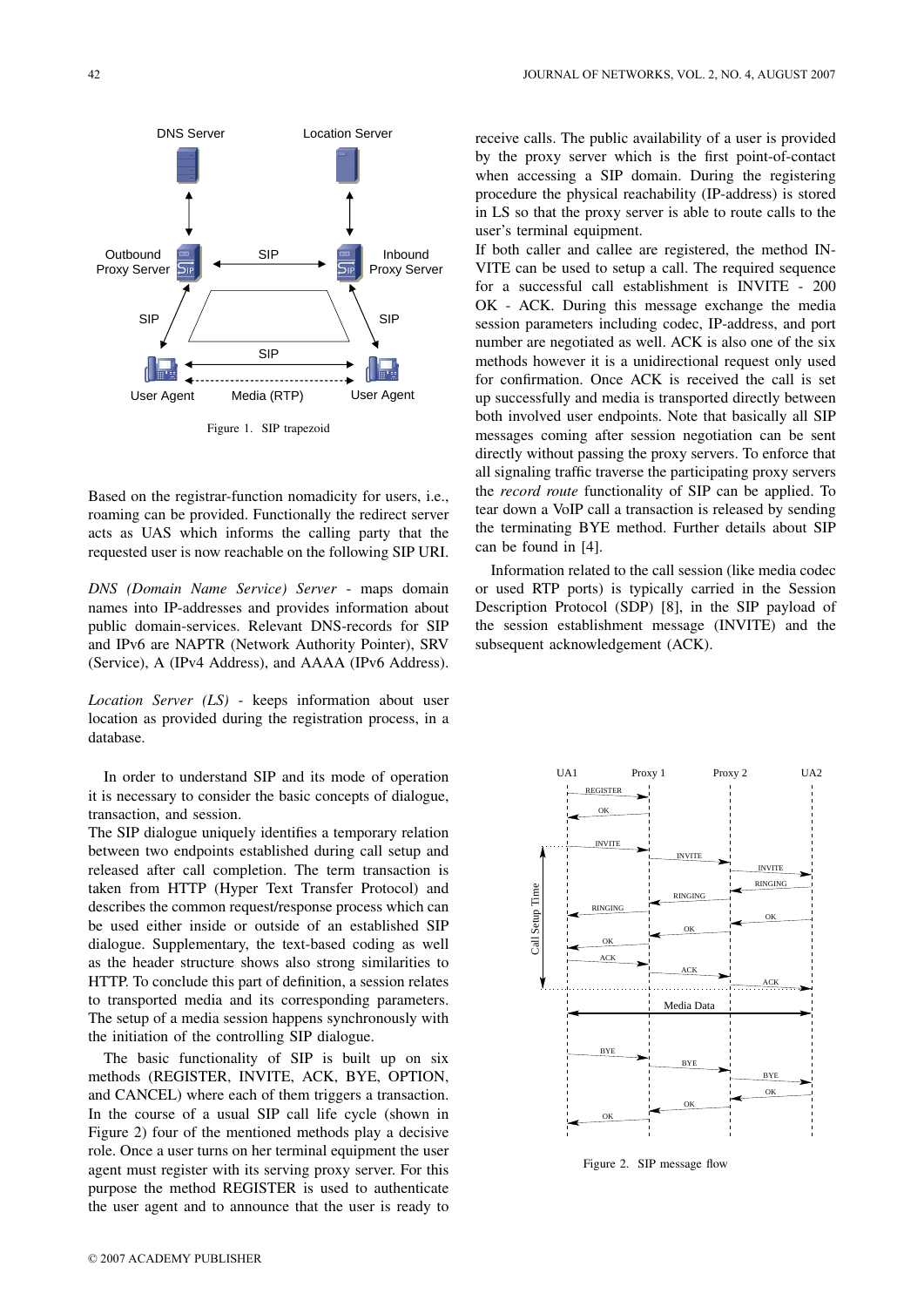#### *A. Performance Metrics*

For the realization of meaningful performance measurements different metrics can be considered such as CPU utilization, data throughput, and time behavior. The focus of our performance evaluation is the *time behavior*. To quantify the signaling and media transport performance we defined two characteristic values, Call Setup Time and One-Way Delay, respectively (see Figure 2).

*Call Setup Time*  $(t_{cs})$  denotes the time between the leaving INVITE message (caller's side) and the arriving ACK message (callee's side). This interval is of particular importance, since it will create user annoyance and dissatisfaction if it lasts too long.

*One-Way Delay*  $(t_d)$  represents the average time that RTP packets require to cross the network from one endpoint to the other, meaning the direct path between UA1 and UA2.

In order to be able to conduct accurate time measurements we have synchronized the testbed on a relativ time base using Network Time Protocol (NTP). Based on this step we are able to exploit the sent/received timestamps captured with tcpdump/wireshark (www.wireshark.org). During the test runs all hosts in the testbed are capturing the entire network traffic on their Network Interface Cards (NIC). Since all hosts in the testbed are time synchronized the defined performance metrics, Call Setup Time  $(t_{cs})$ and One-Way Delay  $(t_d)$  can be calculated by simply subtracting the sent timevalue  $T_{sent}$  from the received timevalue  $T_{received}$ :

$$
t_{cs} = T_{ACK, received} - T_{INV, sent}
$$
  

$$
t_d = T_{UA2, received} - T_{UA1, sent}
$$
  

$$
t_d = T_{UA1, received} - T_{UA2, sent}
$$

For the correlation of measurements we had to unambiguously identify packets that belong together. Meaning, a packet sent from UA1 has to be matched with the corresponding packet received at UA2. This cannot be done by comparing only the IP payload, since the content of the packet might change in transit. In SIP, proxy servers add or remove *Via* entries and decrement the *Max-Forwards* value comparable to Time-To-Live (TTL) in IP. Thus, we had to rely on specific SIP header values to match corresponding packets. In case of SIP signaling the headers Call-ID, To-tag, and From-tag are specified to uniquely identify a SIP dialogue. We used *Call-ID*, *CSeq* and *SIP Method* as these header fields provide additional information for further processing. The Call-ID field is a unique identifier that is randomly generated by the user agent for each call. CSeq (Command Sequence) header contains an integer number which is incremented for each new transaction within a call and can be considered as traditional sequence number. The SIP method denotes the purpose of a SIP transaction like INVITE and REGISTER. For the identification of corresponding RTP packets we used the unique Synchronization Source Identifier (SSRC). Additionally, the ongoing Sequence Number (SN) enables to individually detect each packet of an ongoing stream.

#### IV. SIP AND IPV6 TRANSITION (SIPV6)

We introduced the notion of *SIPv6* to refer to the integration of SIP and IPv6, and to cover under this term all important interworking aspects. In the following discussion we point out the individual requirements for the IPv6 transition of the SIP service related to the network, signaling, and media layer [9], which we identified as basis for our study:

*Network layer:* Considering the transition bottom up the IPv6 reachability is one of the fundamental needs. In other words, the SIP-enabled node must be provisioned with IPv6 connectivity either native or by one of the transition technologies. In the beginning the handling of the heterogeneous SIP overlay network could be facilitated by proxy servers with dual-stack capability.

*Signaling layer:* The aspects on this layer can be classified in those related to (a) SIP signaling, and to (b) DNS (Domain Name System) resolution.

- (a) *SIP signaling* As long as the caller and the callee are using the same version of the Internet Protocol the impact on the transition of SIP signaling is negligible. However, once an IPv4 user wants to call an IPv6 user the introduction of a translating instance becomes necessary. As SIP and its companion for session negotiation, SDP (Session Description Protocol) bear IP-addresses within their header structure the usage of an application-aware translator is required. To handle this issue there are two possible approaches: NAT-PT interworking with a SIP-ALG (Application Layer Gateway), and SIP proxy server acting as B2BUA (Back-To-Back User Agent).
- (b) *DNS resolution* The defined sequence for locating a SIP proxy server includes querying the DNS. At first the NAPTR-record is requested if there is currently no transport protocol (TCP/UDP/TLS) assigned. Based on this information or a predefined transport protocol the SRV-record is queried to obtain the domain-serving proxy server. Concluding, the corresponding A/AAAA-record provides the mapping of the proxy server's domain name to its IP-address. To enable SIP in IPv6 the DNS database has to be appropriately modified and extended.

*Media layer:* The situation on the media layer is similar to the one on the signaling layer, where the main challenges emerge for the interworking in heterogeneous scenarios - IPv4 calls IPv6 and vice versa. The media channel is negotiated during SIP signaling contained in the SDP payload. In the mentioned case of IPv4/IPv6 interworking the application-aware translator is responsible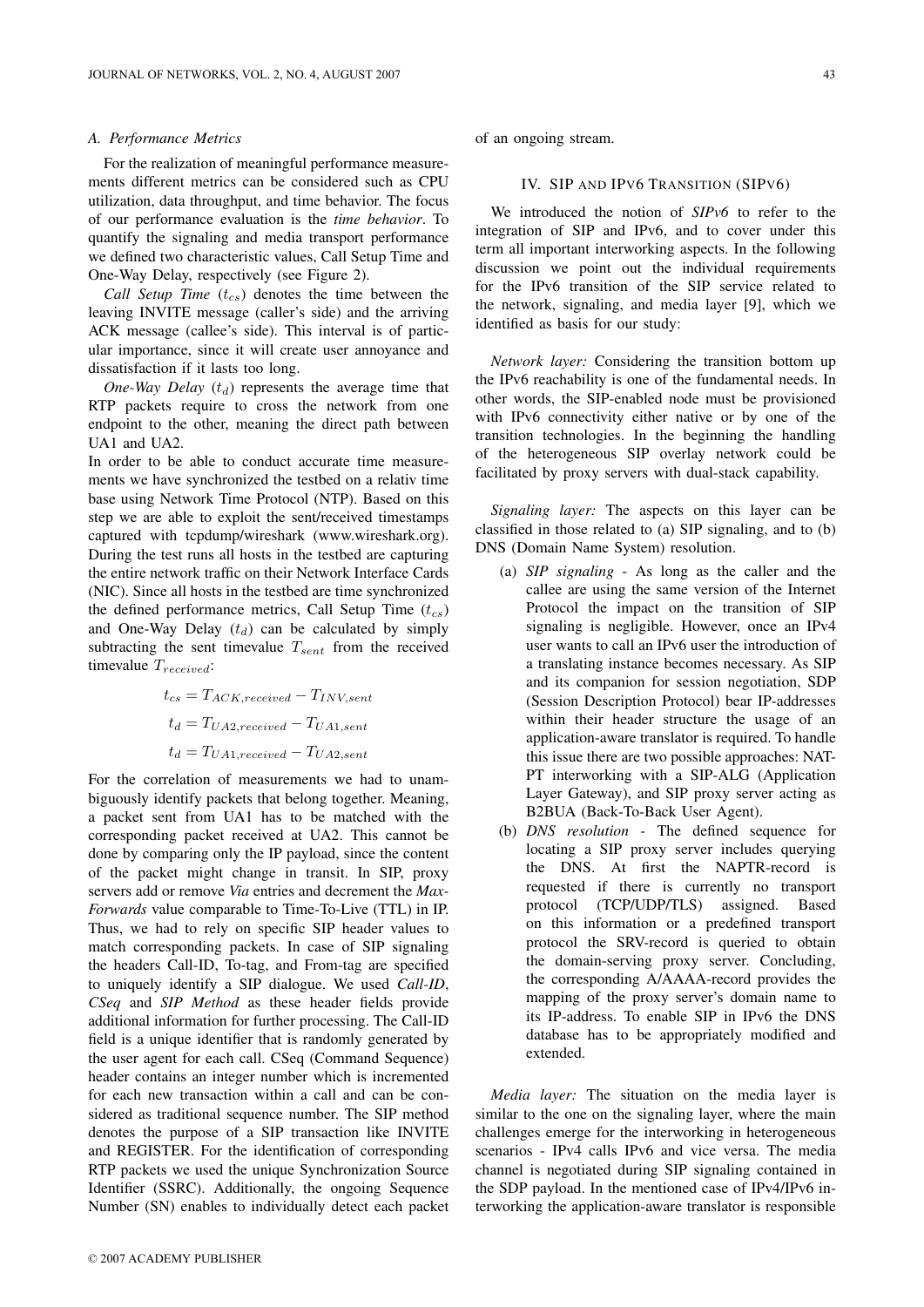to redirect the media channel to a translating intermediary. Such a node, often denoted as media gateway or media relay, repacks media data, mostly transported with UDP/RTP (Real-Time Transport Protocol), between two networks with different versions of the Internet Protocol. The translation process itself is straightforward if the media intermediary gets the correct information about which addresses and ports to use in IPv4 and in IPv6 from the application-aware translator. Furthermore, based on the logical and physical separation of application layer and media layer the balancing of workload among several media gateways is recommended.

## V. INVESTIGATED SIPV6 STRATEGIES

IPv6 is a mature and proven network protocol. It well considers aspects like security, mobility, routing, and addressing. However, one of the major barriers for wide deployment are the uncertainties concerning IPv6 transition and the co-existence of two Internet Protocols. Although the potential difficulties as well as the developed transition techniques are commonly understood the applicationspecific concerns still remain. For example, for realtime applications no meaningful performance findings are available. For this reason we decided to quantify the ramifications on VoIP caused by the deployment of IPv6 transition techniques. As there exits a variety of developed methods we selected a promising subset that covers each of the transition categories in order to obtain comparable results. This section introduces the deployed strategies and their implementation as well as discusses individual pros and cons.

*1) Dual-Stack:* Related to our performance evaluation the dual-stack scenarios, i.e., native IPv4 and native IPv6, provide the reference values to be compared with the other scenarios.

From the implementation point of view almost all off-the-shelf computers and operating systems support dual-stack by default. This means that in turn we can rely on hardware/software implementations which are best suited to serve as reference values. To realize SIP communication the involved dual-stack hosts were provided with an IPv4 as well as an IPv6 address and corresponding DNS entries (A-/AAAA-records).

*2) Tunneling:* The variety of tunneling solutions ranges from manually to automatically configured tunnels as well as tunnel brokers. For our performance study we selected two tunneling mechanisms that have complementary features concering NAT traversal:

*6to4 Tunneling* [10] is probably the simplest and most popular automatic tunneling mechanism to transport IPv6 packets over an IPv4 infrastructure. The discovery of 6to4 tunnel-endpoints is solved by integrating its IPv4 address within the 6to4 address (see Figure 3). If a host in the IPv6 Internet is addressed then the IPv4 anycastaddress 192.88.99.0/24 is used to reach a public 6to4 relay router. A 6to4 address is identified by its unique IPv6 prefix: 2002::/16. The IPv6 packet is embedded in

the IPv4 payload identified with the protocol-type 41. Summed up, 6to4 is easy and convenient to use and it



Figure 3. Structure of an 6to4 address

provides a lot of benefits, however some issues require special attention. Although the IPv4 anycast mechanism performs well, up to several seconds can elapse till a working 6to4 relay is found unless there are enough 6to4 relays deployed and they grant service to third parties. Deploying automatic tunneling mechanisms raises always the issue of *asymmetric routing*. This means that incoming and outgoing packets can travel along different paths. As a consequence, both one-way packet delay and routing capability might strongly vary depending on the direction. In addition, the capability for interdomain multicasting is still absent.

All of the above mentioned flaws can be overcome with appropriate countermeasures but 6to4 tunneling essentially fails if Network Address Translation (NAT) is in use. One exception exists, namely if the NAT device additionally implements a 6to4 tunnel-endpoint, though it is rarely used. Because of this inherent lack a fallback solution which allows to serve customers behind NAT devices needs to be implemented as well. The tunneling technique named Teredo [11] is probably the most convincing solution to cope with this issue, and is described next.

*Teredo Tunneling* [11], originally developed by Microsoft, is an automatic tunneling mechanism that tackles the NAT issue. In other words, by deploying Teredo the hosts which are located behind a device that does network address translation, can still be reached with IPv6. To solve the private numbering issue Teredo introduces the following architecture which includes Teredo client, Teredo server, and Teredo relay.

*Teredo client* is installed on a host that is placed behind a NAT, has IPv4 Internet connectivity and intends to contact an IPv6 node. *Teredo server* is a server publicly available in the IPv4 Internet. It negotiates required tunnel parameters with the Teredo client in order to overcome the NAT barrier. Typically, it works statelessly without consuming much bandwidth. *Teredo relay* represents the gateway to the IPv6 Internet. This means that a Teredo client sends its tunneled traffic to a Teredo relay which unwraps and forwards it to the addressed IPv6 node. The available bandwidth for the mentioned forwarding service towards the IPv6 Internet is directly proportional to the number of working Teredo relays. The same statement is also valid for 6to4 relays.

For the purpose of NAT traversal the Teredo client initially contacts a Teredo server to learn the deployed NAT type as well as its public representation including IP-address and port number. NAT implementations can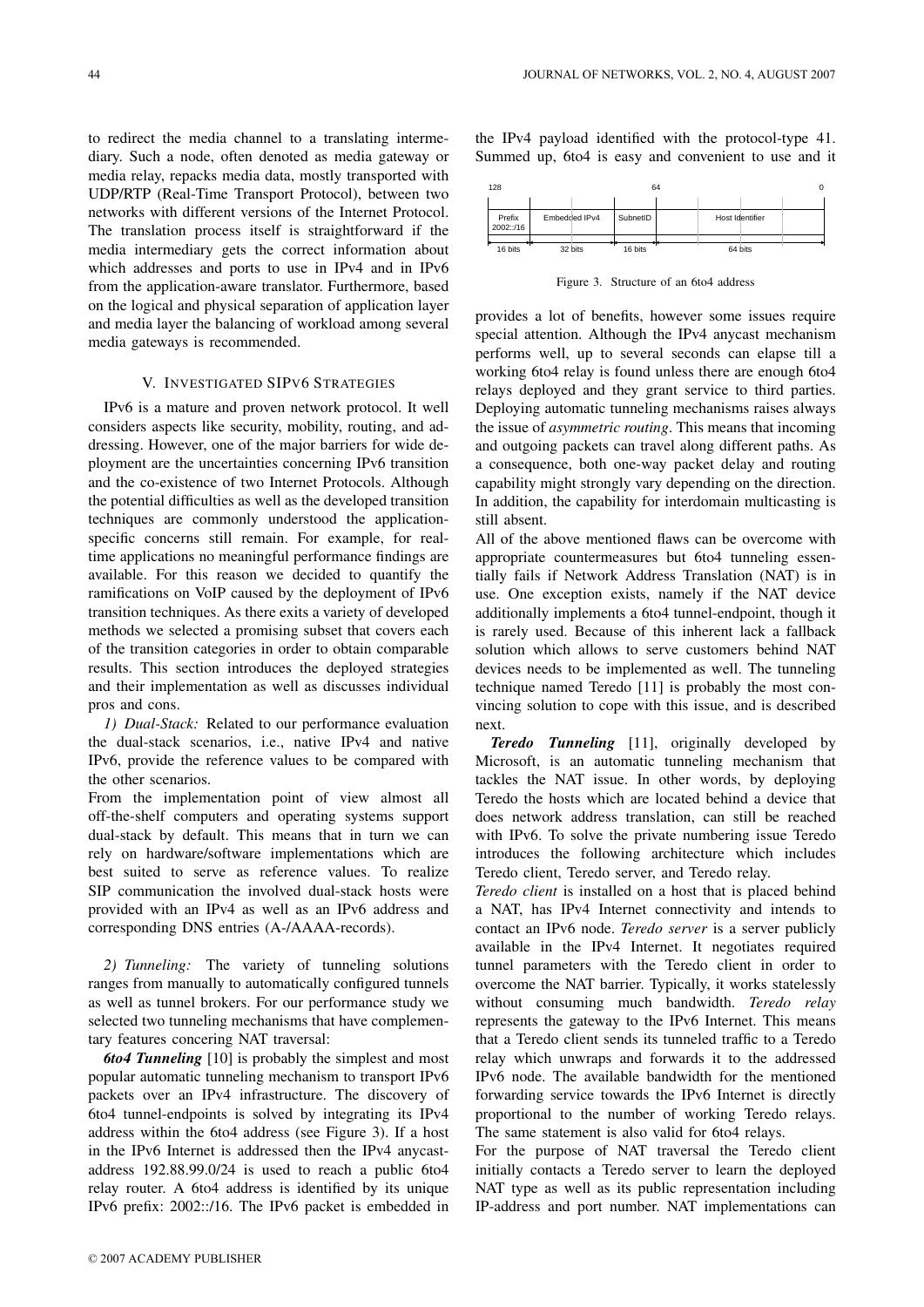be divided into the full-cone, restricted-cone, portrestricted-cone, and symmetric type.

The protocol applied during the initial negotiation is a simplified form of the STUN (Simple Traversal of User Datagram Protocol (UDP) Trough Network Address Translators (NATs)) protocol. Principally, this method is based on the exchange of messages between private and public realm to detect the mapping behavior and the public representation. In case of a symmetric NAT even STUN is doomed to fail. A remedy for this situation provides the deployment of TURN (Traversal Using Relay NAT). Further considerations are out of scope of this article.

Regarding Teredo, as depicted in Figure 4, the IPv6 Teredo address includes the defined prefix 2001:0::/32, the server's and the client's public IPv4-address, the mapped port number, and flags indicating the present NAT type. Teredo is a relatively complex protocol,



Figure 4. Structure of a Teredo address

however the big advantage of this tunneling technique is that it operates even if NATs are deployed. Still, there are additional problems to be considered. First of all each Teredo client requires a serving/dedicated Teredo server. This need sounds not so difficult to satisfy, on the other hand when configuring our testbed we figured out that it is currently hard to find a working and globally available Teredo server which is operated by a third party and publicly accessible.

An inherent weakness of the Teredo server is that it offers a single-point-of-failure as almost all traffic for the initial communication to and from the Teredo client has to traverse the same server.

During our performance measurements we also observed the occurrence of *route starvation* along the path between a native IPv6 host and a Teredo client. Route starvation means that IPv6 packets destined for a Teredo Client which uses the defined prefix 2001:0::/32 were silently discarded caused by missing links in the routing tables. Altough, based on announced routes and routing decisions the nearest Teredo relay should be contacted to deliver the tunneled IPv6 traffic, in our tests we have traced that the routing process frequently fails. One external router which discards our traffic seemed to be misconfigured.

Before being discarded the packets are routed by a number of routers which have no direct link to a router that is able to serve 2001:0::/32 (Teredo relay) and consequently use their default route. This fact leads to the conclusion that Teredo tunneling is currently faced with low penetration and deployment issues. In our case we solved the problem by installing a static route towards a Teredo relay operated by us. The experience showed

that Teredo requires a given infrastructure, ideally made available by the Internet access provider, to guarantee a working tunneling service.

Finally, we have to point out that Teredo compared with 6to4 can serve only one host per negotiated Teredo address. This is caused by the individual global mapping of each host residing in the private network.

Our performance evaluation was conducted using the default 6to4 implementation provided by the Linux kernel as well as Miredo which is an open-source realization of the Teredo protocol.

*3) Proxying:* The third strategy for IPv6 transition deals with the translation, in particular with an approach referred to as proxying [12]. From the SIP perspective a plain straightforward translation on the network layer is not sufficient. SIP signaling even bears IP-addresses within the application layer headers which additionally require an appropriate treatment. It is conceivable to realize this task with the deployment of a stateful SIP application layer gateway (SIP-ALG). This approach is working following the find-and-replace principle to adapt SIP headers, however without knowledge about SIP logic and the corresponding state machine. The more preferable strategy is to deploy a SIP proxy server (Proxy Gateway) which acts as back-to-back user agent (B2BUA). Classically a B2BUA implements two UAs standing back-toback where each one is responsible for its call-leg. In other words, a B2BUA crossing call is terminated on the incoming interface of the first UA and re-originated on the outgoing interface of the second UA. The required information for the call management is passed between both instances. By mapping this concept on IPv6 transition one UA is responsible for IPv4 and the other one for IPv6. In Figure 5 a typical proxying scenario is presented. The SIP Gateway is a logical entity that integrates a Proxy Gateway and a Media Gateway.

Similar to signaling, the media traffic transported in RTP must also be translated at the boundary between IPv4 and IPv6. For that purpose a so called media gateway or media relay simply performs network layer translation. Between Proxy Gateway and Media Gateway there is a communication channel, usually implemented as UDP socket with a proprietary control protocol. As the Media Gateway is basically signaling-agnostic this interface is required so that the Proxy Gateway can control the media session. In other words, the Proxy Gateway must assign addresses and ports on which the Media Gateway has to listen on and to forward RTP streams. From the deployment point of view in small networks the co-location of Proxy Gateway and Media Gateway in one network node is normally well suited. However, from a certain number of VoIP users it is recommended to distribute several media gateways (controlled by one proxy gateway) within the network in order to balance RTP work load.

At the time when we started configuring our testbed we found only two open-source proxying implementations compliant with our requirements. Because of this limited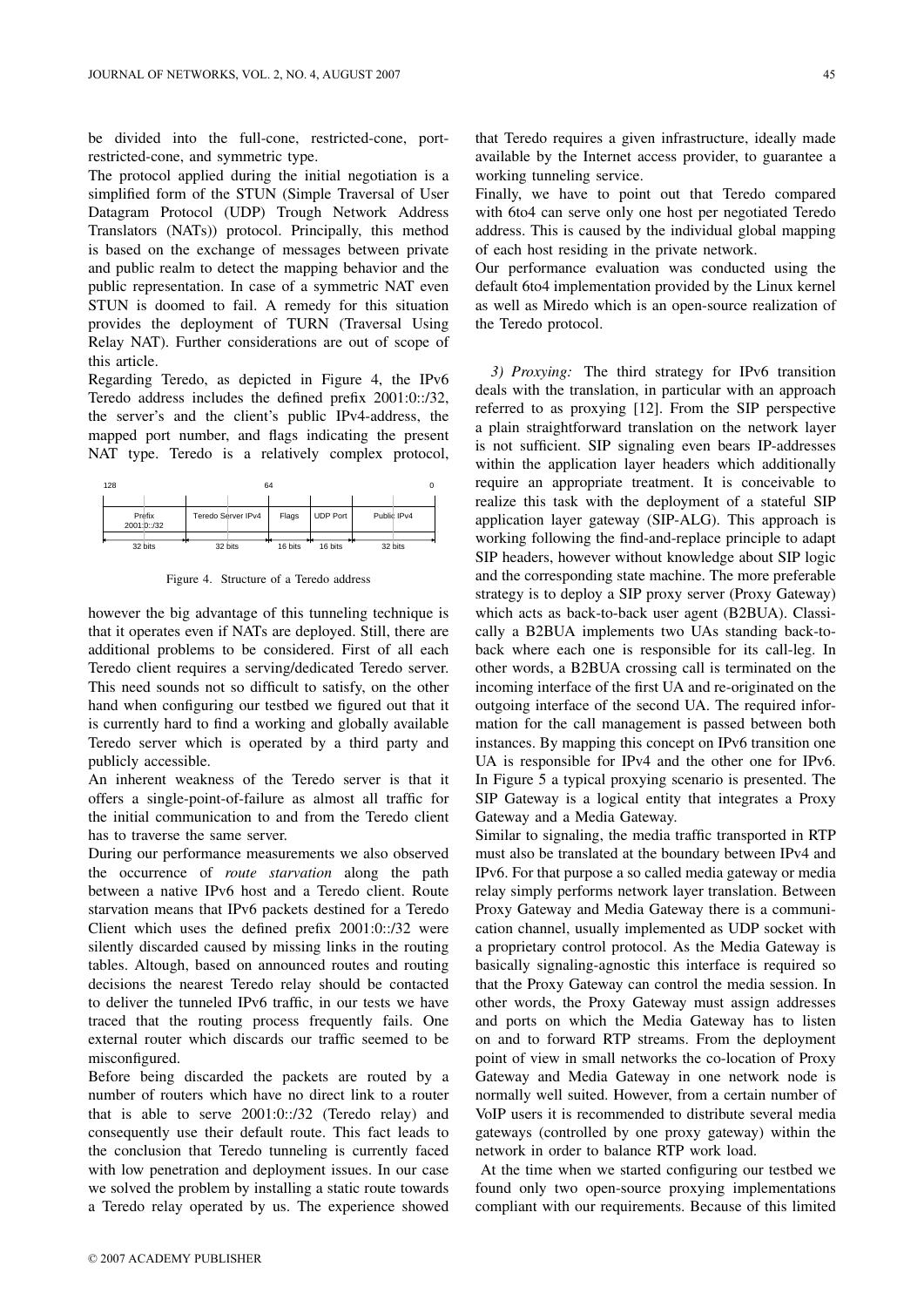

Figure 5. Typical Proxying Scenario

offer we therefore solely evaluated the following two Proxy Gateways: Mini SIP Proxy (MSP) developed by Fraunhofer FOKUS [13] and SIP Express Router (SER) with the extension module nathelper. Regarding the Media Gateway, MSP already provides an integrated SIP gateway solution including a Media Gateway named UDP forwarding daemon (ufwdd). The Portaone RTP Proxy is used to support SER for media interworking.

## VI. MEASUREMENT ARCHITECTURE

The focus of the performance evaluation involves native, tunneling and proxying scenarios for SIP (as discussed in [14]). In order to fulfill the different architectural requirements a universal testbed approach was developed that offers a maximum of flexibility.

In general, the testbed architecture follows a SIP architecture which reflects a realistic VoIP scenario with two involved domains. Thereby two UAs (caller and callee) and the corresponding proxy servers (Inbound and Outbound) form a so called SIP Trapezoid. In the depicted testbed infrastructure (see Figure 6) *n7argon* and *n7xenon* host the user agents and *n7radon* and *n7helium* act as proxy servers. For the automation of VoIP testing SIPp, an open-source call flow generator for SIP, acts as UA. Based on scenarios described in XMLformat, SIPp establishes and releases a given number of (concurrent) sessions depending on the configured call rate (calls per second, cps). As proxy server, the opensource implementation SER (SIP Express Router) was chosen. In order to use the proxy servers as flexible as possible they are configured as dual-stack nodes serving simultaneously the IPv4 as well as the IPv6 domain. For the purpose of *SIPv6 transitioning* [9] we need one additional node (*n7neon*) which plays a multi-functional role. Depending on the scenario it is used to function as a *tunnel-endpoint* for 6to4 [10] and Teredo [11] or it implements a *translating SIP Gateway* using SER or Mini SIP Proxy (MSP) [13] for IPv4/IPv6 interworking. Furthermore, this node provides domain-specific services like DNS, DHCP, or IPv6 router advertisements.



Figure 6. Universal Testbed Architecture

# *A. IPv4/IPv6 Backbone*

The performance results presented in this paper are showing measurements conducted within a closed local network. But we are currently also doing measurements directing the traffic through the network of *incumbent Telekom Austria*. To serve these both purposes we developed a very flexible backbone infrastructure. The cloud shown in Figure 6 represents a logical backbone network that can either be the local network or the infrastructure of Telekom Austria. This solution enables a quick and simple reconfiguration depending on whether the local or the real-world backbone should be used.

## *B. Setting up Transition Scenarios*

In principle, the developed architecture allows to cover almost every combination of *IPv6 Transition techniques*. By flexibly mapping them on the SIP Trapezoid different IPv4/IPv6 interworking scenarios are viable.

The performance measurements presented in this paper are realized in the designed testbed where each scenario requires a corresponding test setup.

*Native* - The native scenario needs only the two UAs and their corresponding proxy servers operating uniformly with either IPv4 or IPv6.

*Tunneling* - For the tunneling setup the user agent *n7argon* possesses merely an IPv4 address. To interwork with native IPv6 nodes *n7argon* establishes a tunnel (6to4/Teredo) with *n7neon* which acts as terminating tunnel-endpoint. All other nodes including both proxy servers run IPv6.

*Proxying* - In this scenario the left domain (*n7xenon and n7radon*) deploys native IPv4 and the right one (*n7helium and n7argon*) runs only IPv6. The proxying setup introduces an interconnecting proxy gateway that translates signaling information and a media gateway responsible for media translation. Both functionalities are implemented on *n7neon*.

# *C. Synchronization Aspects*

Generally, distributed testbed architecture introduces well known challenges including one-way measurements,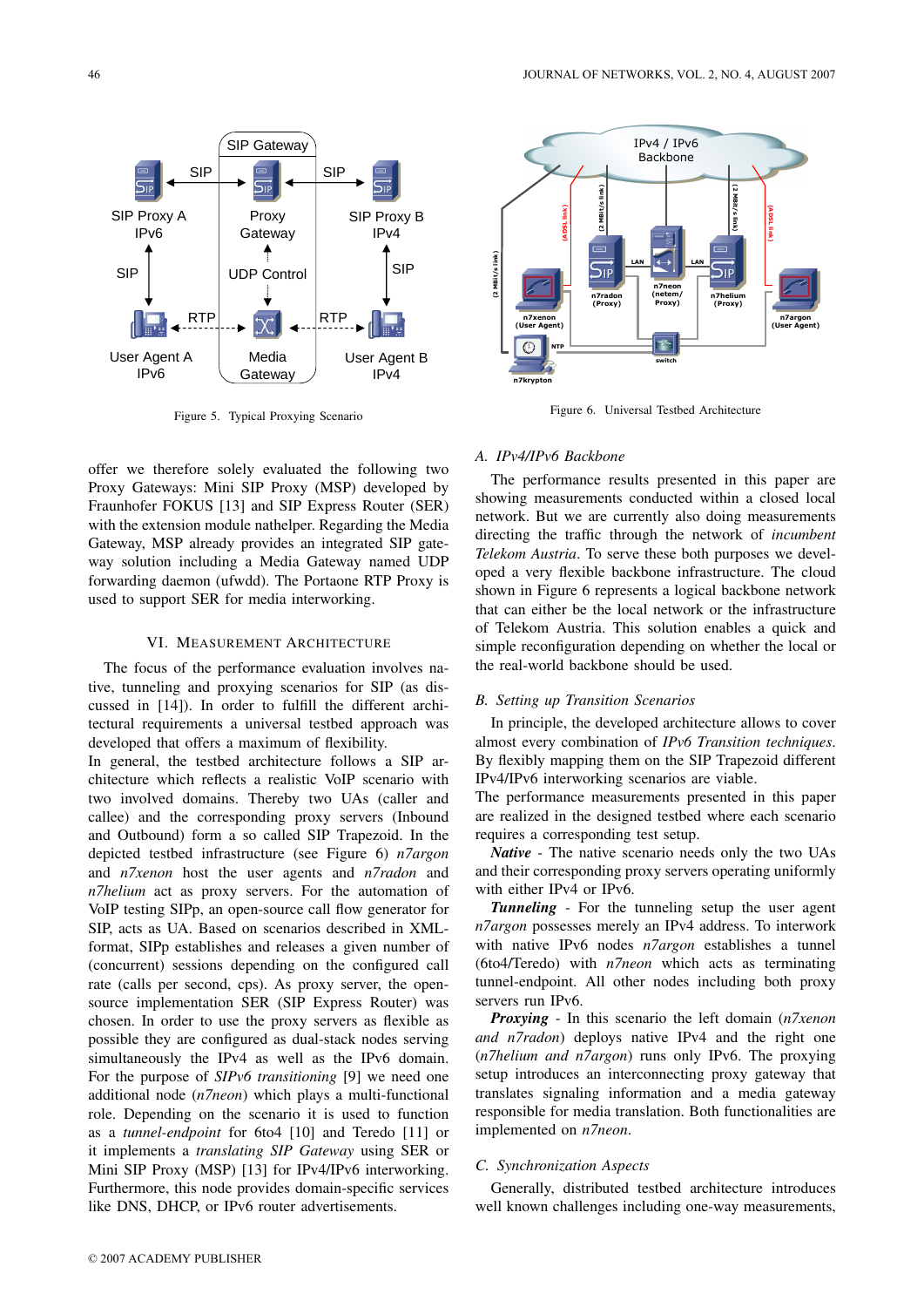clock synchronization, and accuracy/deviation. One approach for synchronizing a network is using NTP (Network Time Protocol). The protocol is based on a hierarchical structure starting from an atomic clock as top-level UTC (Universal Time Coordinated) reference and applying a server/client model to propagate time information. Additionally, it is also possible to deploy external time triggers, e.g. GPS (Global Positioning System) or DCF77.

For the purpose of our performance evaluation a slightly different requirement is given. It is not mandatory to share UTC time within the testbed but to have accurately synchronized nodes with a common (relative) time base (accuracy  $\leq 10\mu s$ ). To satisfy this need, the testbed architecture is supported by a shadow network which is only used to transport NTP traffic.

In this shadow network *n7krypton* acts as the reference time server which synchronizes within a poll interval between 16 and 64 seconds with the time reference of the University of Vienna. This frequent synchronization reduces the drift of the local clock. The remaining nodes are synchronizing with *n7krypton* using a basic interval of 16 seconds however supported by *burst*; once synchronization is scheduled the clock is serially adjusted eight times at an interval of 2 seconds.

On the basis of the mentioned measures we achieved an *accuracy of*  $\pm 25\mu s$  which offers a sufficient resolution for the performance evaluation presented in this paper.

#### VII. PERFORMANCE RESULTS

This section presents results of the performance measurements conducted using the LAN setup. The evaluation of signaling delay compares  $t_{cs}$  (Call Setup Time, see Figure 2) between

- *Native IPv4 Native IPv6*
- *6to4 Tunneling Teredo*
- *SER MSP*

To generate a realistic workload 10 cps (calls per second) are established and each call conveys a 12 seconds audiofile which is mirrored at the callee's side. One test cycle per scenario comprises overall 100 calls, this means that after 10 seconds 100 concurrent calls are set up. This peak lasts 2 seconds and consumes a maximum bandwidth of about 9 - 12 MBit/s depending on the chosen transition scenario (neglecting signaling traffic). The reasons for the varying bandwidth are caused by different IP-header lengths and the tunnel overhead for 6to4 and Teredo.

The first part of the performance evaluation deals with the *Call Setup Time* comparing native, tunneling and proxying. The subsequent section considers media transport and concludes the performance results showing the *One-Way Delay* of RTP packets.

## *A. Signaling delay*

As depicted in Figure 2,  $t_{cs}$  is the time it takes to establish a SIP call in the 3-way-handshake (INVITE-OK-ACK). The results in this section represent a set of 100 calls for each scenario. Figures 7 - 12 sum up the

values of  $t_{cs}$  in form of a *histogram* supported with a *quantile*. The quantile indicates the percentage of values within a given Call Setup Time. The evaluation is further done by comparing  $t_{cs}$  at 80 percent of the quantile.

The comparison between both native scenarios (IPv4 and IPv6) reveals an explicit advantage of IPv4, especially obvious if considering the quantile at 80 percent. IPv4 hits this level at about 4ms where IPv6 needs almost 5ms, i.e., a 25 percent longer delay (compare Figure 7 and 8). This result could be explained with the 128-bit IPv6 address compared with 32-bit IPv4 address. In general, there is no deducible difference between the implemented IPv4 and IPv6-stacks.

Comparing both Tunneling mechanisms, 6to4 has an obvious advantage. The difference is about 1ms if following the quantiles (see Figure 9 and 10). The decisive reason might be the implementation, as 6to4 runs in kernel-space and Teredo is an open source user-space implementation. Furthermore, Teredo utilizes a mechanism to clarify in advance if a Teredo address is currently assigned which also consumes time. At this point it must be mentioned that using tunneling mechanisms requires preconditions which guarantee that all tunneling components are accessible. This issue especially addresses the availability of relays which provide the connectivity to the IPv6 Internet. Prior to starting discussion the proxying scenarios, it has to be pointed out that for SER and MSP we use a different scaling of the X-axis, Figure 11 and 12. This is required as especially MSP exceeds the determined scale. It must be stressed that MSP is only a proof-of-concept implementation conducted in the 6NET project and not designed for high performance. However, very popular and widely accepted SIP Express Router causes a four times longer delay compared to the scenarios considered previously. The larger Call Setup Time can be easily explained as this approach introduces an additional proxy server for IPv4/IPv6 interconnection. This proxy must translate SIP (and SDP) between IPv4-/IPv6-domain and has also to control a media relay.

Generally, SERs 80-percent-delay of 20ms introduced in a real inter-domain VoIP scenario represents an acceptable delay in terms of the *150ms time budget* that defines a soft upper limit for adequate voice quality between User Agents. Concerning MSP, further tests were conducted with smaller workload and once the call rate falls below 5cps a compact but five times longer delay than that of SER can be observed.

# *B. Media data delay*

This subsection compares the six scenarios in terms of *one-way packet delay*. Each of the above mentioned call scenarios signals a SIP session in order to convey an audio-file that last 12 seconds. The audio is coded using  $G.711<sup>1</sup>$  at a packetization interval of 20 ms which results in a packet size (RTP payload) of 160 Bytes. Per second 50 RTP packets are sent, this yields 600 packets

<sup>1</sup>G.711 uses a rate of 8000 samples/per second and 8 bits per sample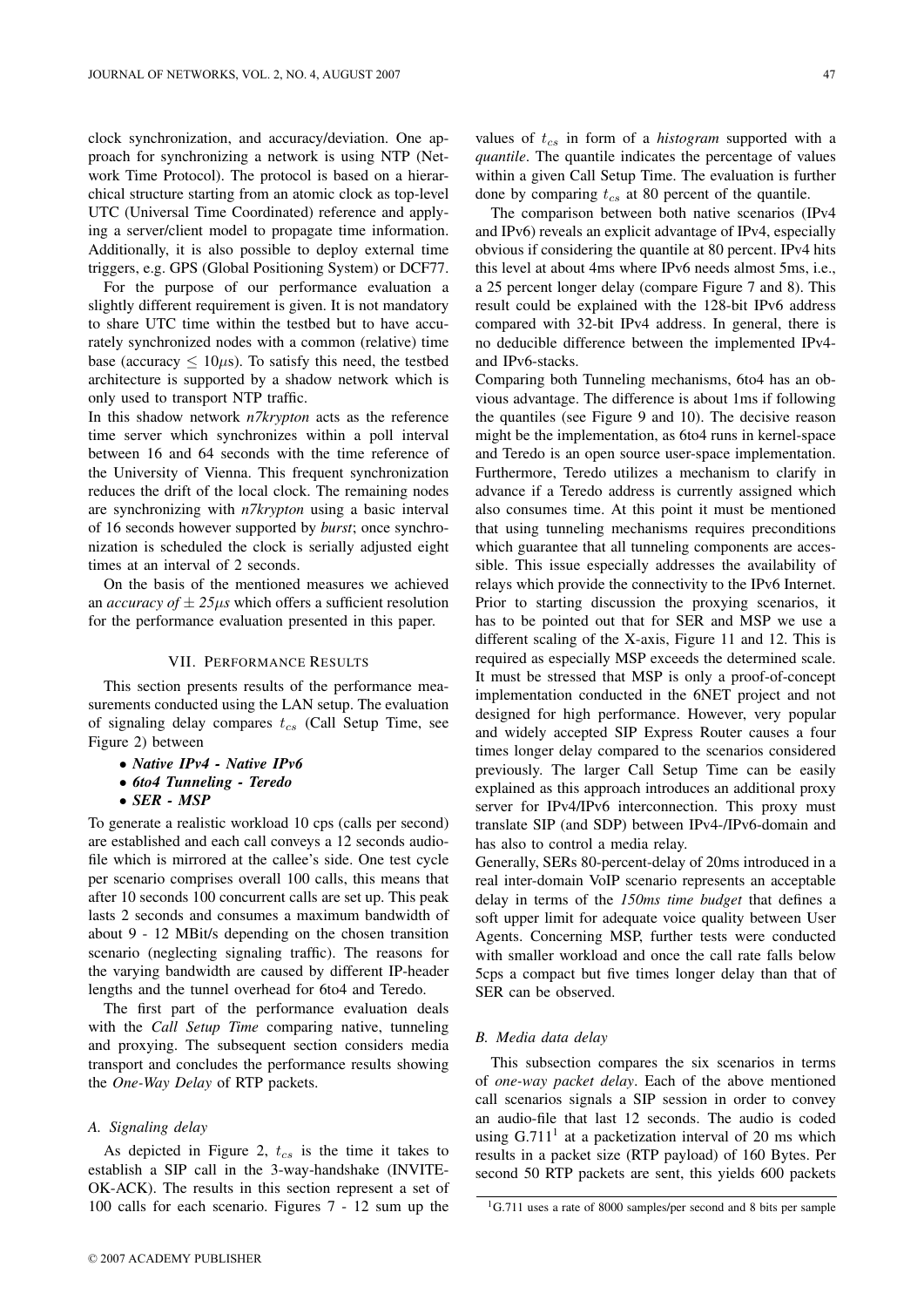

Figure 11. SIP Express Router (SER)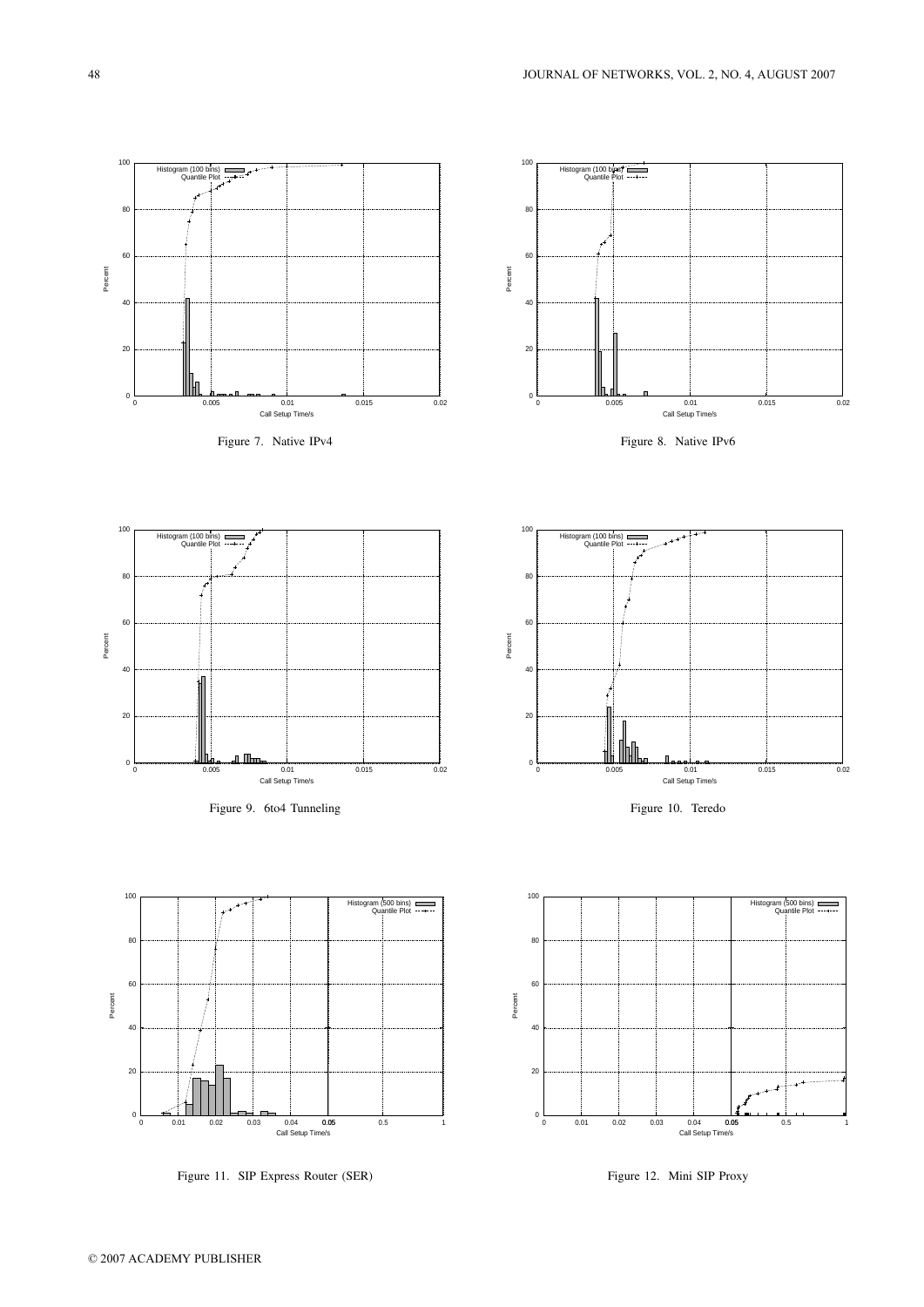in 12 seconds. A VoIP call establishes two audio channels (outgoing/incoming) and so the overall number of audiopackets per call is 1200. Within one scenario 100 calls are established (with a rate of 10cps). The gained set of 12000 RTP packets is used to derive meaningful statistical values.

Table I represents arithmetic mean, median and standard deviation of each scenario. Arithmetic mean and median are very similar whereas median is more robust against outliers. The standard deviation defines the deviation (root-mean-square) of the values from their arithmetic mean. Native IPv4 and native IPv6 behave generally

TABLE I. COMPARING ONE-WAY DELAY

| Scenario         | Mean       | <b>Median</b>          | <b>Deviation</b> |
|------------------|------------|------------------------|------------------|
| Native IPv4      | 0.188ms    | 0.132ms                | 0.146ms          |
| Native IPv6      | 0.190ms    | 0.139ms                | 0.230ms          |
| 6to4 Tunneling   | 0.200ms    | 0.180ms                | 0.292ms          |
| Teredo           | 0.964ms    | 0.742ms                | 0.818ms          |
| <b>RTP Proxy</b> | 10.017ms   | $\overline{10.660}$ ms | 6.130ms          |
| ufwdd            | $0.201$ ms | 0.169ms                | 0.158ms          |

almost identically, however IPv6 has an indiscernible longer delay. This could be argued with the larger IPheader but the difference is so small that it is within uncertainty of measurement.

Between both tunneling mechanisms an evident difference is obviously present. A factor of about 4.5 represents unambiguously the weakness between a kernel- and a user-space implementation.

Once again it must to be pointed out that for the one-way delay evaluation only media traffic was considered, thus the proxying solutions are reduced on the entity which does media translation. The Portaone RTP Proxy (SER) shows an unexpected slow packet processing compared with the other scenarios, but it must be stressed that no packet loss occurs. On the other hand, ufwdd (MSP) introduces only a small translation delay but with higher workload (as gradually generated during a test case) an increasing packet loss was observable. This effect cannot clearly be reasoned but it is imaginable that too short buffer sizes are applied. However, the throughput performance of ufwdd is impressive and almost comparable with native or 6to4 scenarios.

## VIII. CONCLUSIONS

IPv6 transition in general is well covered and specified but there are still application-specific aspects which have to be considered. In terms of SIP for instance, transition can be best handled with the Proxying solution which is an enhanced application-specific approach. In the context of VoIP we are faced with strict limitations concerning delay, jitter and packet loss and so we must stress the need for performance characterization and evaluation for IPv6 transition. This is also the main motivation for the experimental approach we represented in this paper.

We thank the members of the ftw. N7-project, *KapschCarrierCom, Siemens, Telekom Austria and Vienna University of Technology* for their vital support and the useful collaboration in order to write this journal contribution.

### **REFERENCES**

- [1] S. Deering and R. Hinden, "Internet Protocol, Version 6 (IPv6) Specification," RFC 1883, Dec. 1995.
- [2] T. Hain, "A Pragmatic Report on IPv4 Address Space Consumption," *The Internet Protocol Journal*, vol. 8, no. 3, September 2005.
- [3] G. Huston, "IPv4 Address Report," http://www.potaroo.net/tools/ipv4/, Tech. Rep., October 2006.
- [4] J. Rosenberg, H. Schulzrinne, G. Camarillo, A. Johnston, J. Peterson, R. Sparks, M. Handley, and E. Schooler, "SIP: Session Initiation Protocol," RFC 3261, June 2002.
- [5] M. Tatipamula, P. Grossetete, and H. Esaki, "IPv6 integration and coexistence strategies for next-generation networks," *IEEE Communications Magazine*, vol. 42, no. 1, pp. 88–96, January 2004.
- [6] J. Wiljakka, "Analysis on IPv6 Transition in Third Generation Partnership Project (3GPP) Networks," RFC 4215, Oct. 2005.
- [7] H. Schulzrinne, S. Casner, R. Frederick, and V. Jacobson, "RTP: A Transport Protocol for Real-Time Applications," RFC 3550, July 2003.
- [8] M. Handley and V. Jacobson, "SDP: Session Description Protocol," RFC 2327, Apr. 1998.
- [9] G. Camarillo, K. E. Malki, and V. Gurbani, "IPv6 Transition in the Session Initiation Protocol (SIP)," IETF," Internet-Draft, February 2006.
- [10] B. Carpenter and K. Moore, "Connection of IPv6 Domains via IPv4 Clouds," RFC 3056, Feb. 2001.
- [11] C. Huitema, "Teredo: Tunneling IPv6 over UDP through Network Address Translations (NATs)," RFC 4380, Feb. 2006.
- [12] FhG Fokus, "Report on Integration of SIP and IPv6," 6NET, Tech. Rep., August 2003.
- [13] P. O'Hanlon, S. Varakliotis, R. Ruppelt, and J. Fiedler, "Realisation of IPv4/IPv6 VoIP Integration Scenarios," 6NET, Tech. Rep., January 2005.
- [14] T. Hoeher, S. Tomic, and R. Mendetter, "SIP collides with IPv6," IEEE, Tech. Rep., July 2006.

Thomas Hoeher received his master degree in Electronics from the University of Applied Sciences Technikum Wien, Austria, in 2003. He is currently finishing a master program in Telecommunications and Internet Technologies.

Since 2002 he is working as researcher at ftw. (Telecommunications Research Center Vienna), Vienna, Austria. His research interests include VoIP/IMS security, IPv6 deployment and location-based services.

Martin Petraschek studied Telecommunications Engineering at the University of Technology of Vienna and received his master degree from the Institute of Computer Technology in 2002. His diploma thesis was about building up a public key infrastructure (PKI) for mobile devices. After working for a satellite Internet provider in Barcelona/Spain he joined ftw. in 2004.